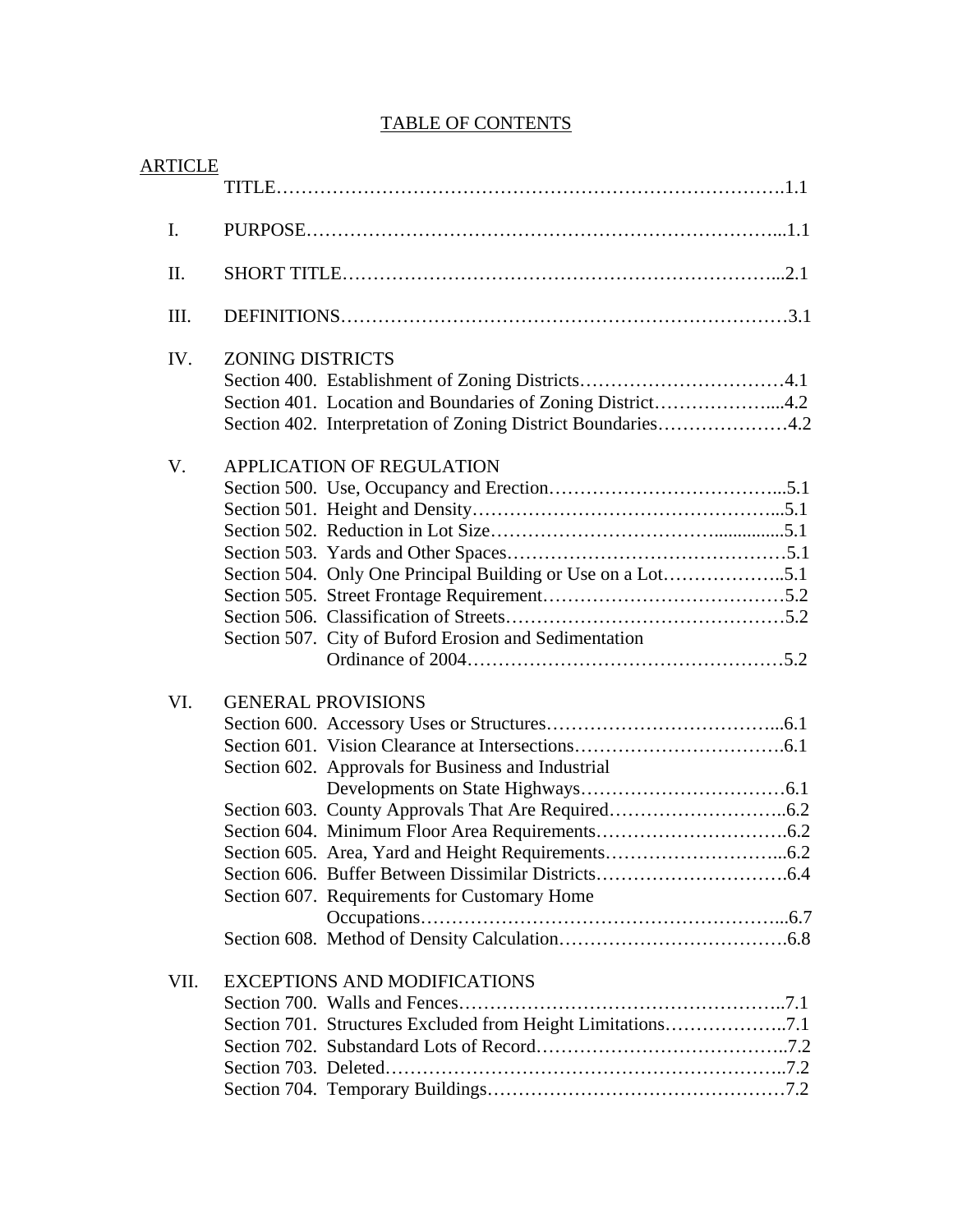| VIII. | NON-CONFORMING USES                                                       |  |  |  |  |
|-------|---------------------------------------------------------------------------|--|--|--|--|
|       |                                                                           |  |  |  |  |
|       | Section 801. Continuance of a Non-Conforming Building8.1                  |  |  |  |  |
|       | Section 802. Continuance of Non-Conforming Permanent Signs8.2             |  |  |  |  |
|       | Section 803. Continuance of Non-Conforming Temporary and                  |  |  |  |  |
|       |                                                                           |  |  |  |  |
|       | Section 804. Validity of Previously Issued Permits and Approvals8.2       |  |  |  |  |
| IX.   | <b>JUNKED AUTOMOBILES</b>                                                 |  |  |  |  |
|       |                                                                           |  |  |  |  |
|       | Section 901. Conditions Describing a Junked Vehicle9.1                    |  |  |  |  |
|       | Section 902. Junked Automobiles Which Would Be Permitted                  |  |  |  |  |
|       | Within the Unincorporated Area of Gwinnett County                         |  |  |  |  |
|       |                                                                           |  |  |  |  |
| X.    | OFF-STREET AUTOMOBILES PARKING AND LOADING AND<br><b>UNLOADING SPACES</b> |  |  |  |  |
|       | Section 1000. Off-Street Automobile Parking and Loading and               |  |  |  |  |
|       |                                                                           |  |  |  |  |
|       | Section 1001. Plan and Design Standards for Off-Street                    |  |  |  |  |
|       |                                                                           |  |  |  |  |
|       | Section 1002. Minimum Number of Off-Street Parking                        |  |  |  |  |
|       |                                                                           |  |  |  |  |
|       | Section 1003. Plan and Design Standards for Off-Street                    |  |  |  |  |
|       | Section 1004. Minimum Size and Number of Off-Street                       |  |  |  |  |
|       |                                                                           |  |  |  |  |
|       |                                                                           |  |  |  |  |
|       |                                                                           |  |  |  |  |
|       | Section 1006. Business Vehicle Parking in Residential Districts10.7       |  |  |  |  |
| XI.   | <b>SIGNS</b>                                                              |  |  |  |  |
|       |                                                                           |  |  |  |  |
|       |                                                                           |  |  |  |  |
|       |                                                                           |  |  |  |  |
|       |                                                                           |  |  |  |  |
|       |                                                                           |  |  |  |  |
|       |                                                                           |  |  |  |  |
|       |                                                                           |  |  |  |  |
|       |                                                                           |  |  |  |  |
|       |                                                                           |  |  |  |  |
|       |                                                                           |  |  |  |  |
|       |                                                                           |  |  |  |  |
|       |                                                                           |  |  |  |  |
|       |                                                                           |  |  |  |  |
|       |                                                                           |  |  |  |  |
|       |                                                                           |  |  |  |  |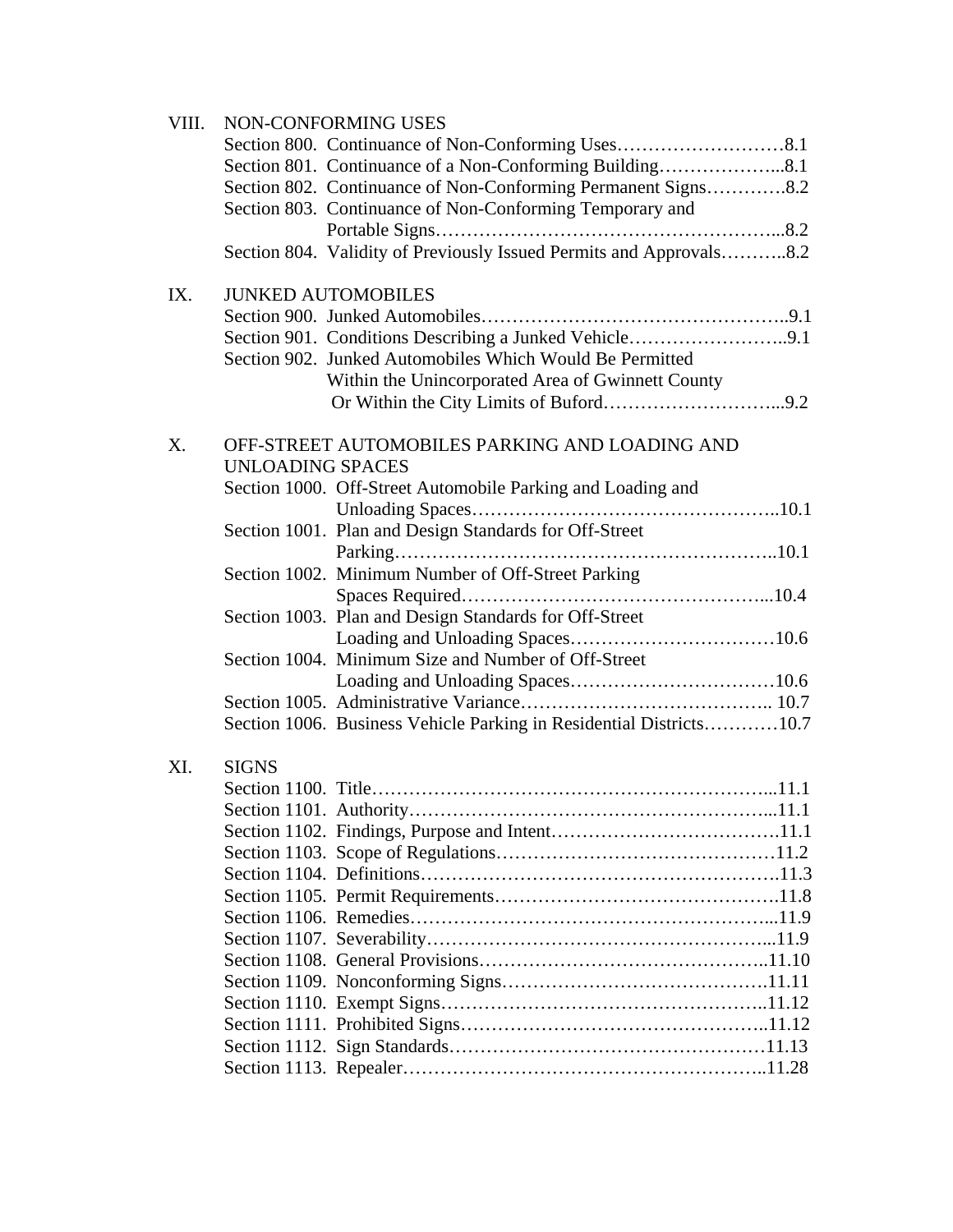| XII.  | <b>SANITARY LANDFILLS</b>                                           |  |  |  |  |
|-------|---------------------------------------------------------------------|--|--|--|--|
|       | Section 1200. Zoning Districts in Which Sanitary                    |  |  |  |  |
|       |                                                                     |  |  |  |  |
|       | Section 1201. Zoning Districts in Which Landfills Are Permitted12.2 |  |  |  |  |
|       |                                                                     |  |  |  |  |
|       |                                                                     |  |  |  |  |
| XIII. | <b>USE PROVISIONS</b>                                               |  |  |  |  |
|       | Section 1300. RA-200. Agriculture-Residence District13.1            |  |  |  |  |
|       | Section 1300A. R-140. Single-Family Residence District13.4          |  |  |  |  |
|       | Section 1301. R-100. Single-Family Residence District13.5           |  |  |  |  |
|       | Section 1303. RM. Multi-Family Residence District13.7               |  |  |  |  |
|       | RMD. Multi-Family Residence District (Duplexes)13.8                 |  |  |  |  |
|       | RM-6. Multi-Family Residence District13.8                           |  |  |  |  |
|       | RM-8. Multi-Family Residence District13.8                           |  |  |  |  |
|       |                                                                     |  |  |  |  |
|       |                                                                     |  |  |  |  |
|       | Section 1305A. MHS. Manufactured Housing Subdivision                |  |  |  |  |
|       |                                                                     |  |  |  |  |
|       |                                                                     |  |  |  |  |
|       |                                                                     |  |  |  |  |
|       | Section 1309. O-I. Office-Institutional District13.26               |  |  |  |  |
|       | Section 1309A. OBP. Office-Business Park District13.27              |  |  |  |  |
|       |                                                                     |  |  |  |  |
|       |                                                                     |  |  |  |  |
|       |                                                                     |  |  |  |  |
|       | Section 1313. Stream Buffer Protection Ordinance13.35               |  |  |  |  |
|       | Section 1315. Mall of Georgia Overlay District Requirements13.47    |  |  |  |  |
|       | Section 1316. Architectural Design and Landscaping                  |  |  |  |  |
|       |                                                                     |  |  |  |  |
|       | Section 1317. Conservation Subdivision/Open Space                   |  |  |  |  |
|       |                                                                     |  |  |  |  |
|       |                                                                     |  |  |  |  |
| XIV.  | MINIMUM AREA, YARD AND HEIGHT REQUIREMENTS                          |  |  |  |  |
|       |                                                                     |  |  |  |  |
|       | Section 1401. Minimum Yard and Height Requirements14.2              |  |  |  |  |
|       |                                                                     |  |  |  |  |
| XV.   | ADMINISTRATION, ENFORCEMENT, PENALTIES AND REMEDIES                 |  |  |  |  |
|       |                                                                     |  |  |  |  |
|       |                                                                     |  |  |  |  |
|       | Section 1502. Certificate of Occupancy Required15.2                 |  |  |  |  |
|       |                                                                     |  |  |  |  |
|       | Section 1504. Alternative Sentences or Penalties15.2                |  |  |  |  |
| XVI.  | <b>ZONING BOARD OF APPEALS</b>                                      |  |  |  |  |
|       | Section 1600. Zoning Board of Appeals Created16.1                   |  |  |  |  |
|       |                                                                     |  |  |  |  |
|       |                                                                     |  |  |  |  |